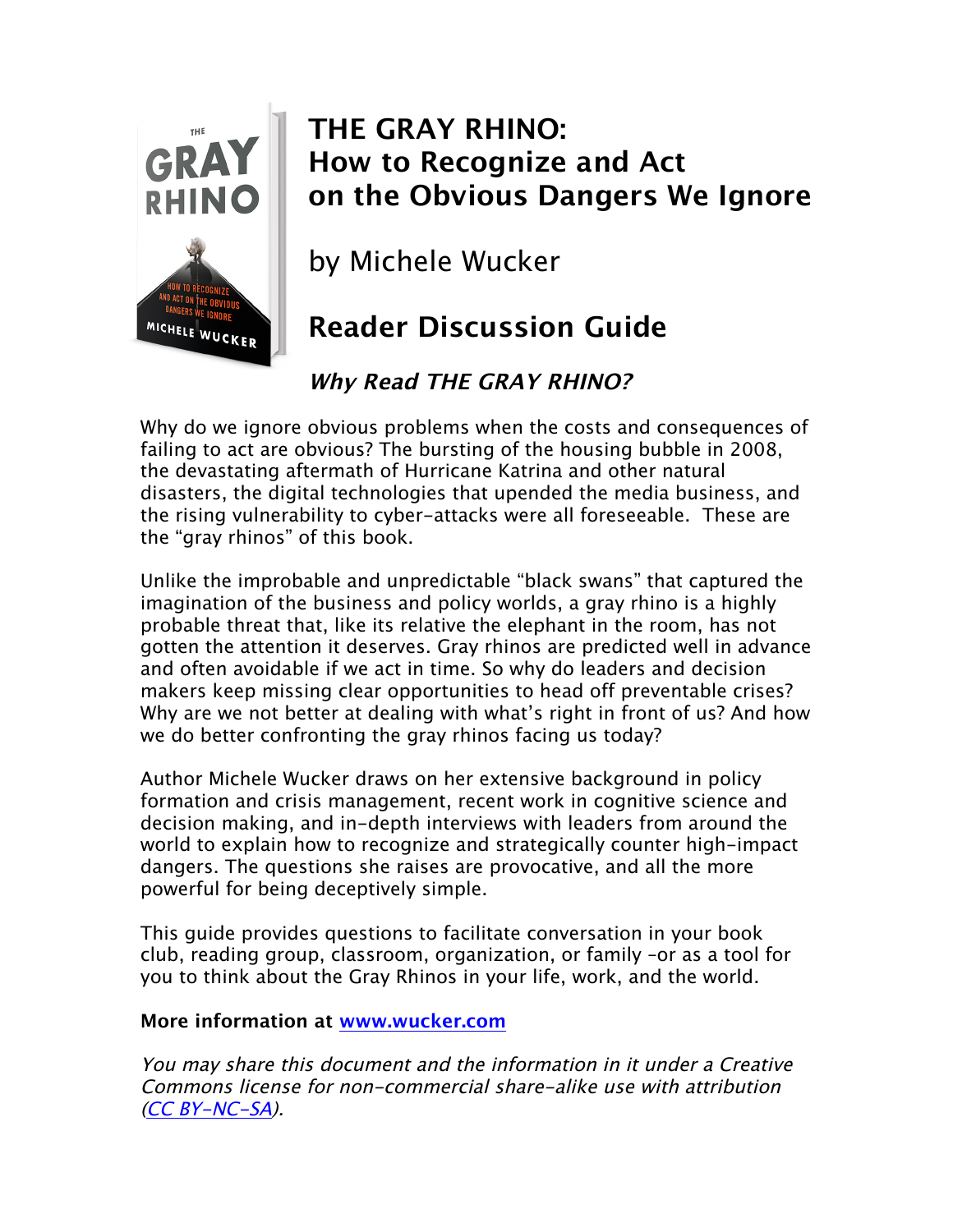### **Discussion Questions**

- The author relates personal and neighborhood examples to show how human nature acts on a small scale, which becomes even more complicated as problems get bigger. ACTION: Make and keep a list of some Gray Rhinos from your life.
- How are Gray Rhinos different from Black Swans? Why is it important to distinguish between the two concepts?
- How do Gray Rhinos relate to some of the other animals we use to describe human nature: the elephant in the room, the ostrich with its head in the sand, the see-no-evil monkeys?
- How are these smaller, personal Gray Rhinos connected to bigger community, policy, business, and planetary Gray Rhinos?
- Chapter One gives several examples of gray rhinos: climate change, cybersecurity, debt, water scarcity, slow job creation, economic inequality, disruptive technologies. How well do you think government, media, companies, civic organizations, and citizens are doing in dealing with them?
- Can you think of examples of leaders who prevented a Gray Rhino from happening, or at least kept it from turning out even worse than it did. Did they get the credit they should have? Why is it so hard to find examples of people who stood up to Gray Rhinos? Would we do better at dealing with them if we did a better job of giving credit to these leaders?
- Byron Wien, profiled in Chapter Two of THE GRAY RHINO, judges himself every year on the predictions he makes each January. How well would you say do you do at predicting accurately? ACTION: Make a list of predictions for coming months and years, and create a calendar reminder to check back to see how accurate you were.
- What Gray Rhinos converged to create the 2008 global economic meltdown? What changes could have stopped some or all of them?
- Why is denial such a powerful force in our decision making?
- Which cognitive biases discussed in Chapter Three of THE GRAY RHINO have you experienced, and how have they affected your ability to act quickly?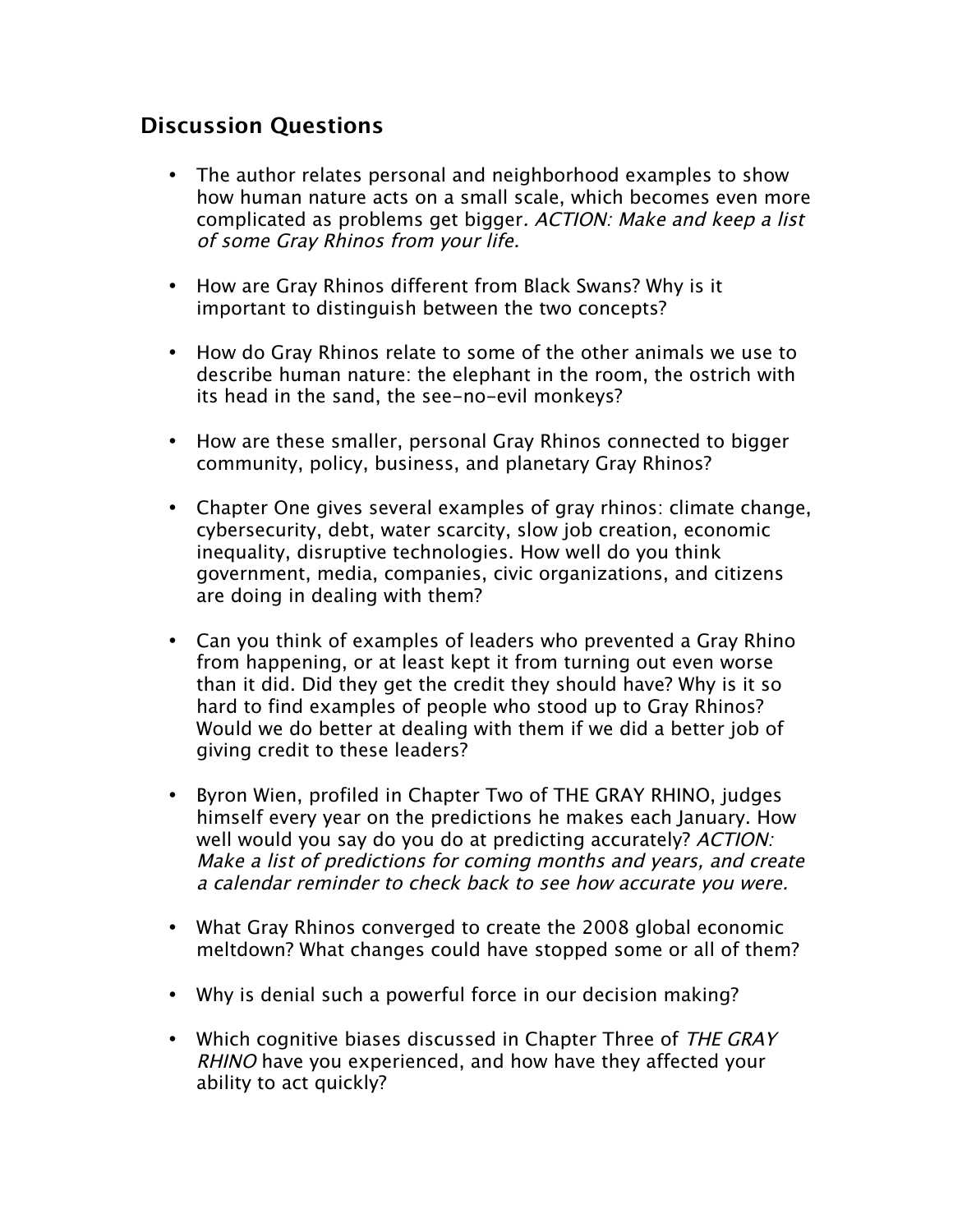- Where do you look for warning signals and advice? How could changes in the way you (or your organization) seek information and advice make a difference in your ability to respond quickly?
- Think of the examples in Chapter Three: the Affordable Care Act website, the doomed Malaysian Air Flight 370, the escape of the Clinton Correctional Facility convicts, and the 2014 Washington mudslides. What warning signals were missed?
- What warning signals do you look for when thinking about your organization, your life, or the world?
- Does your organization's leadership recognize the Gray Rhinos facing the company and your industry?
- In your personal life, how do you respond to advice from your friends, family, doctors, financial advisors and mentors?
- Chapter Four provides examples from urban planning and financial policy to explore why we are so prone to "kicking the can" down the road. Think about these and the Gray Rhinos you identified earlier. Why are you or other decision makers not acting? What obstacles stand in the way? What would make a difference?
- THE GRAY RHINO includes examples relevant to policy, business, and personal life. What are the similarities and differences among strategies to respond to Gray Rhinos in each of these areas?
- Diagnosing the Gray Rhinos in front of you is important for prioritizing them and for making the case for acting. Thinking of any Gray Rhino, ask yourself the following:
	- o How big is the potential cost if the problem gets worse?
	- $\circ$  How fast is the situation moving?
	- o How probable is it compared to other challenges you face?
	- o Has a similar crisis happened before? (What lessons can you apply?)
	- o What other issues are related? Which of those does it make worse; and which ones make this problem worse?
	- o How clear is/are the solution or solutions?
	- o Do people agree on at least some possible solutions?
	- o What opportunities might arise from the situation?
- Why is it important to think about the opportunities that Gray Rhinos create?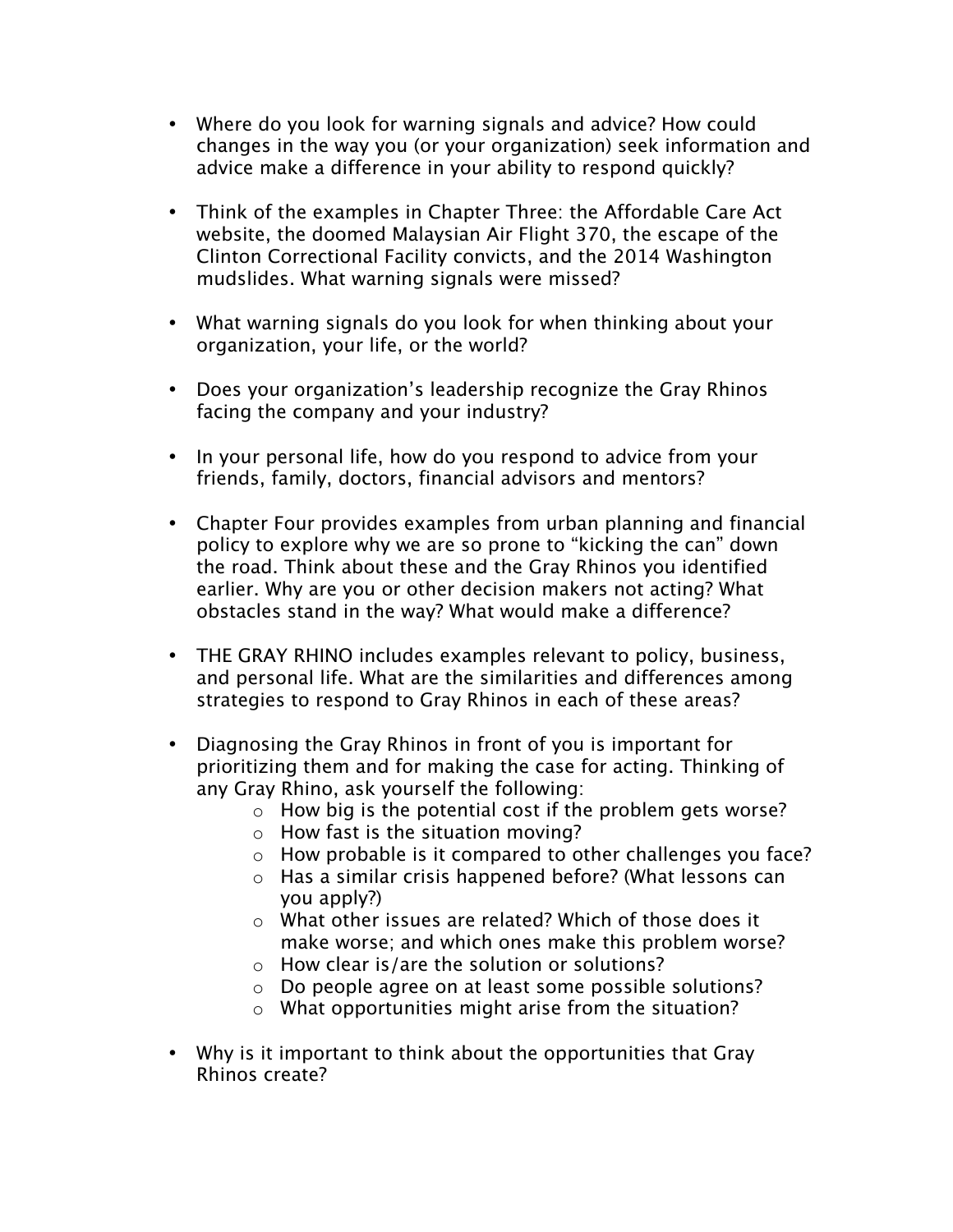- Thinking of the Grey's Anatomy example in Chapter Six, what are the dangers in creating panic to accelerate the course of events?
- The author includes examples from pop culture and television (Grey's Anatomy), literature (Eugene Ionesco, Hans Brinker), movies (Batman, Mars Attacks), aphorisms (a stitch in time saves nine), and history (Herodotus, Joan of Arc) as well as policy and economic examples. How do these cultural references help to explain why we ignore the obvious? Why did the author include them?
- What processes can you create ahead of time to make it easier to decide what to do in the event of panic?
- How much power do you have to keep a crisis from happening or to limit the damage? How does that affect how likely you are to act?
- What goal(s) will action achieve?
	- o Profit from the collapse
	- $\circ$  Profit by solving the problem
	- $\circ$  Get you out of the way
- Who can help you to solve the Gray Rhino in front of you? Who stands in the way of dealing with your Gray Rhino(s)?
- How can you use emotions after a crisis happens, when eagerness to prevent the next one is high, to put in place measures to prevent the damage if it happens again?
- How will your organization, your life, and the world be different one year from now? In five years? Ten years? Fifty years? How much energy have you devoted to reaching these goals and preparing for threats?
- How much of your budget involves long-term spending (ie capital budget for an organization; retirement or college or rainy-day fund for an individual)
- What is the mission or purpose of your organization? If your core product all of a sudden became obsolete, how would you pursue that core purpose?
- Chapter Ten talks about the difference between our perception of the rhinoceros and humans' role in the dramatic decline of the rhino population. Is the threat of rhino extinction a gray rhino?